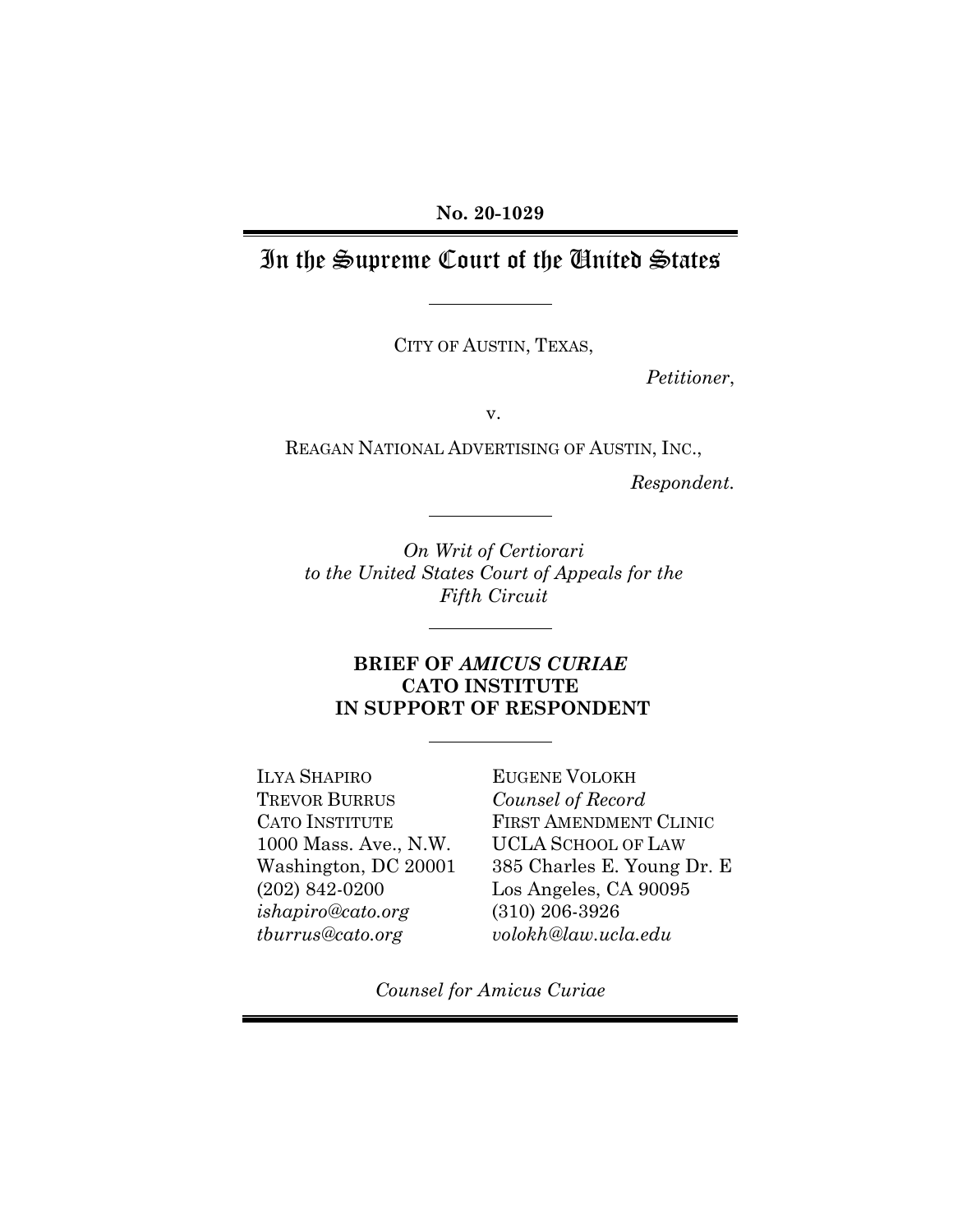# **QUESTION PRESENTED**

Whether the digitization provision of City of Austin's sign code is an unconstitutional facially contentbased restriction under *Reed* v. *Town of Gilbert*, 576 U.S. 155 (2015).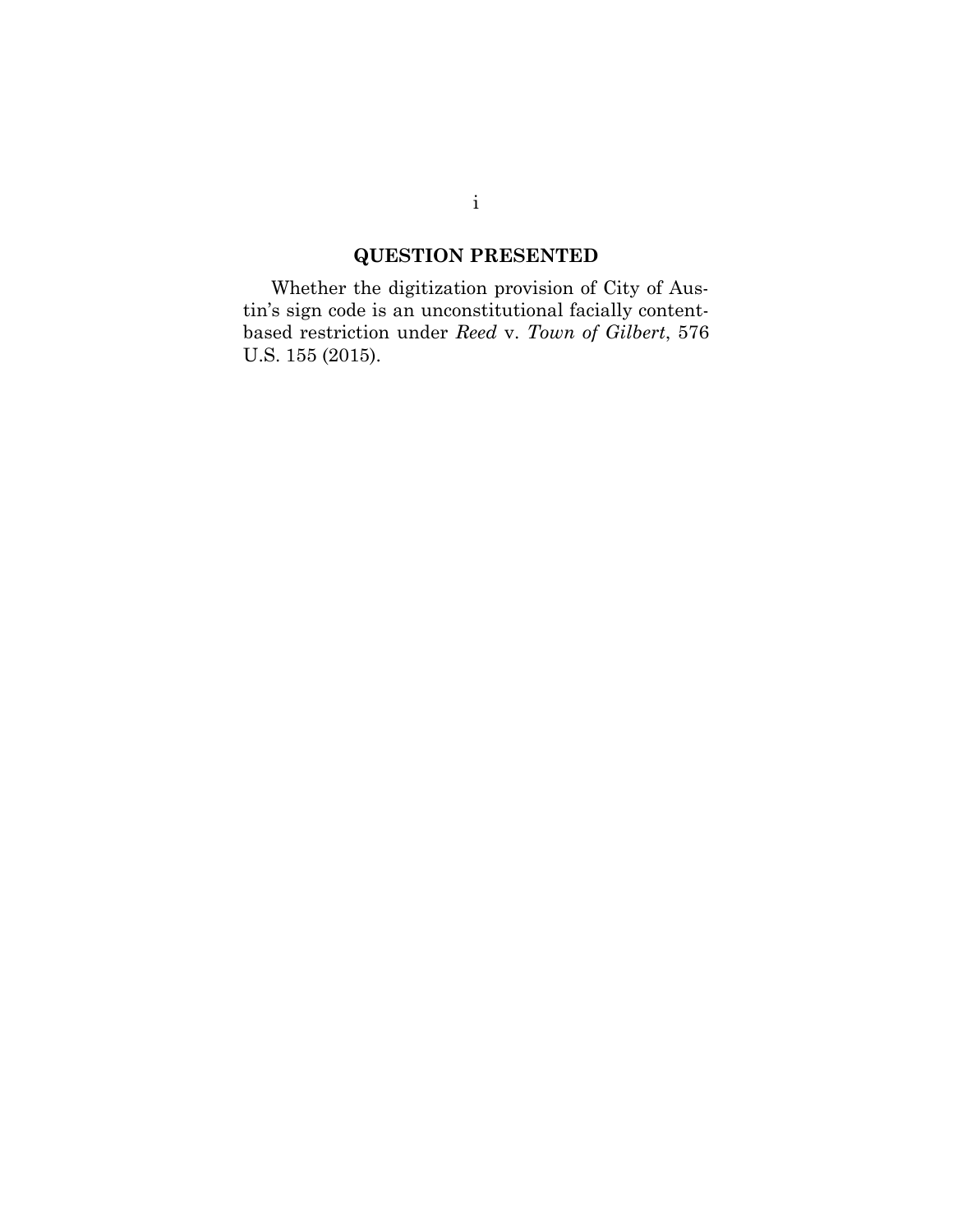## **TABLE OF CONTENTS**

| Austin's Sign Code Is Facially Content-<br>I.<br>Based Under <i>McCullen</i> and Reed Because<br>It Requires Officials to Examine the |
|---------------------------------------------------------------------------------------------------------------------------------------|
| An "Examine the Content of the Sign" Test<br>Н.<br>Is Consistent with This Court's<br>Jurisprudence and the Reed Concurrence  5       |
| Austin's Sign Code Favors Commercial<br>III.                                                                                          |
| Austin's Sign Code Favors Popular,<br>IV.<br>Majoritarian Noncommercial Speech Over<br>Unpopular, Minority Noncommercial              |
| Austin's Sign Ordinance Prevents<br>V.<br>Speakers from Remaining Anonymous,<br>and Thus Unconstitutionally Chills                    |
|                                                                                                                                       |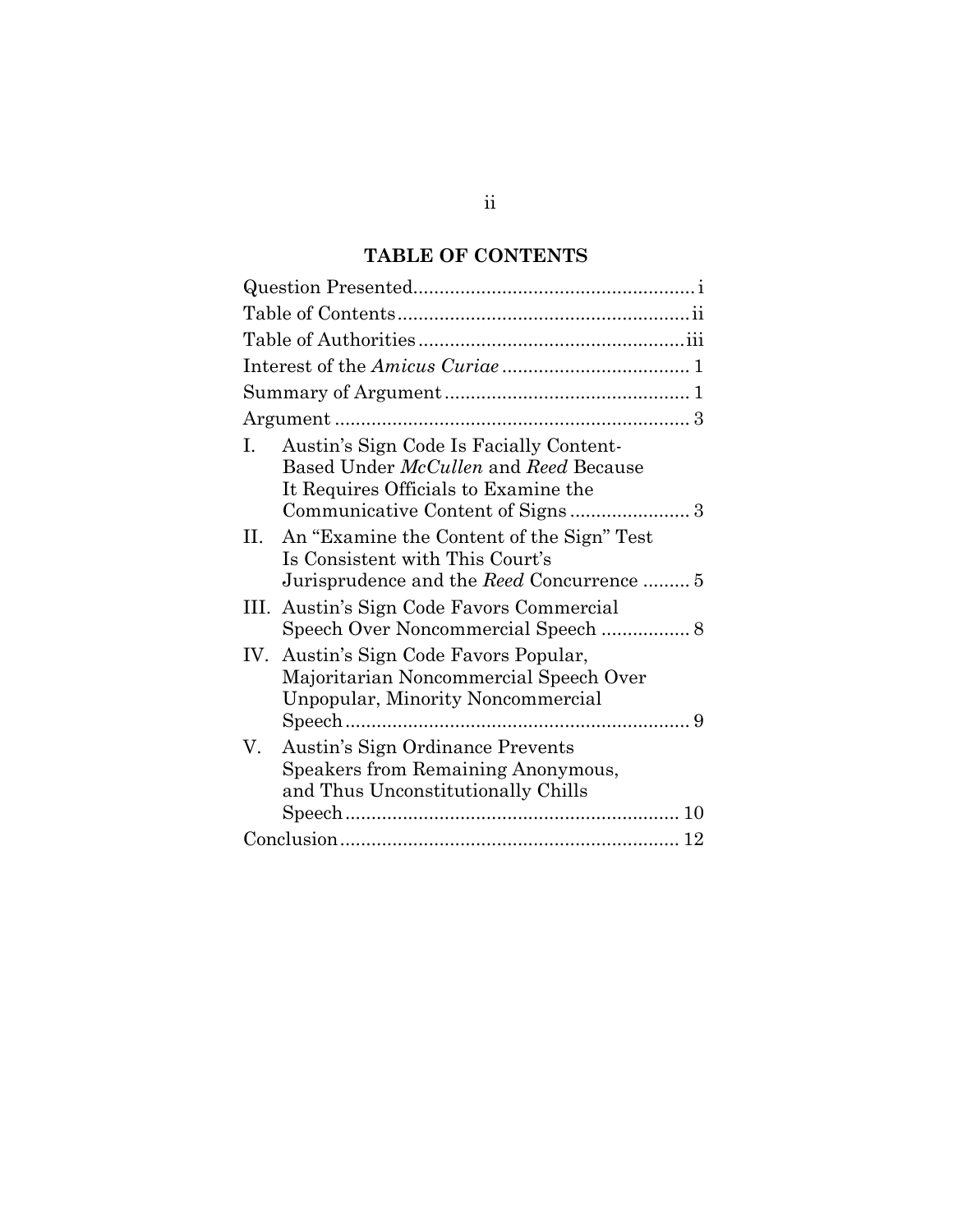# **TABLE OF AUTHORITIES**

## **Cases**

## **Other Authorities**

| <i>Austin Religious Organizations, CAUSEIQ,</i> |  |
|-------------------------------------------------|--|
| https://www.causeig.com/directory/religio       |  |
| us-organizations-list/austin-round-rock-        |  |
|                                                 |  |
| Brian J. Connolly & Alan C. Weinstein,          |  |
| Sign Regulation After Reed: Suggestions         |  |
| for Coping with Legal Uncertainty, 47           |  |
|                                                 |  |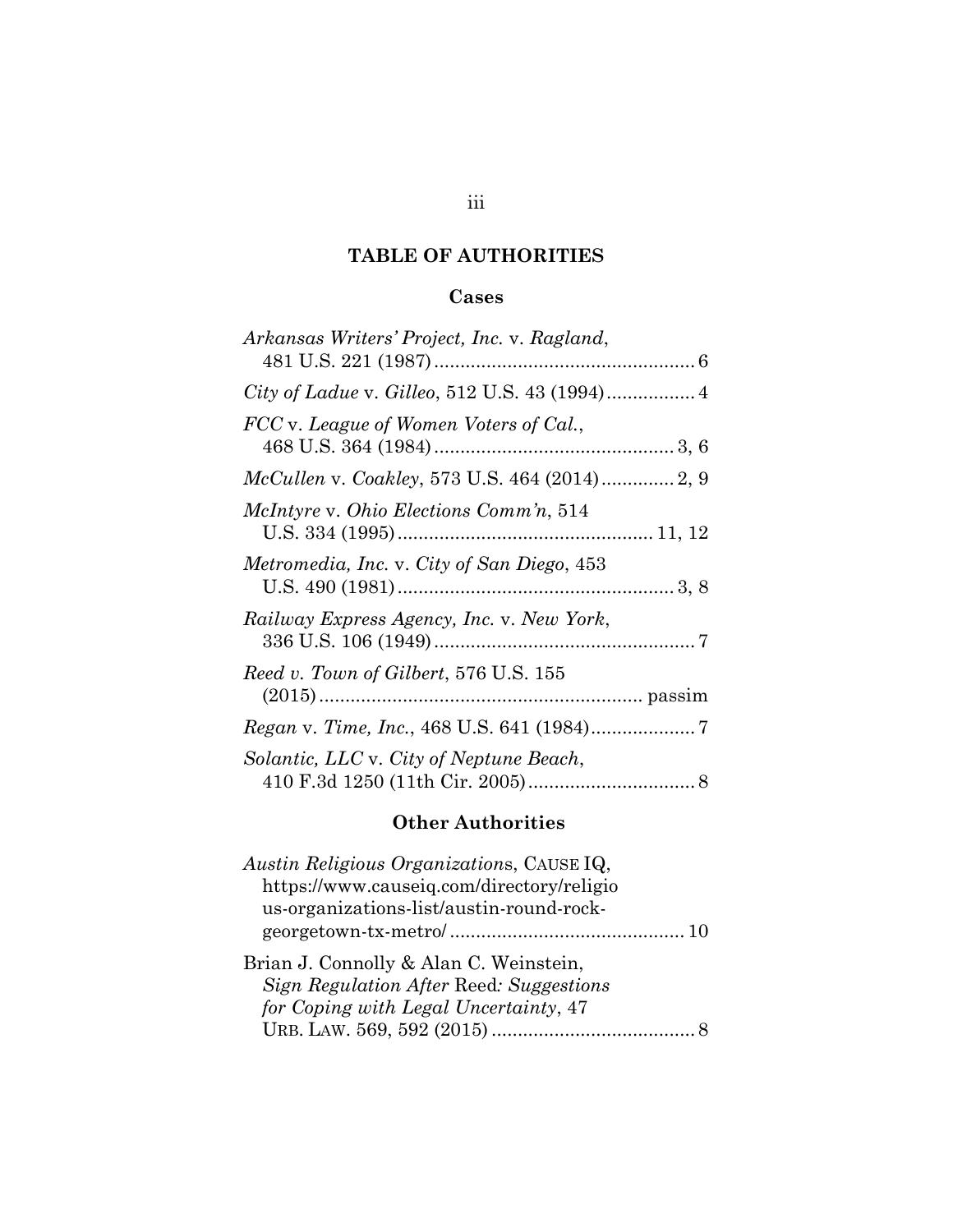| Religious Landscape Study: Adults in |  |
|--------------------------------------|--|
| Texas, PEW RSCH. CTR., https://www.  |  |
| pewforum.org/religious-landscape-    |  |
|                                      |  |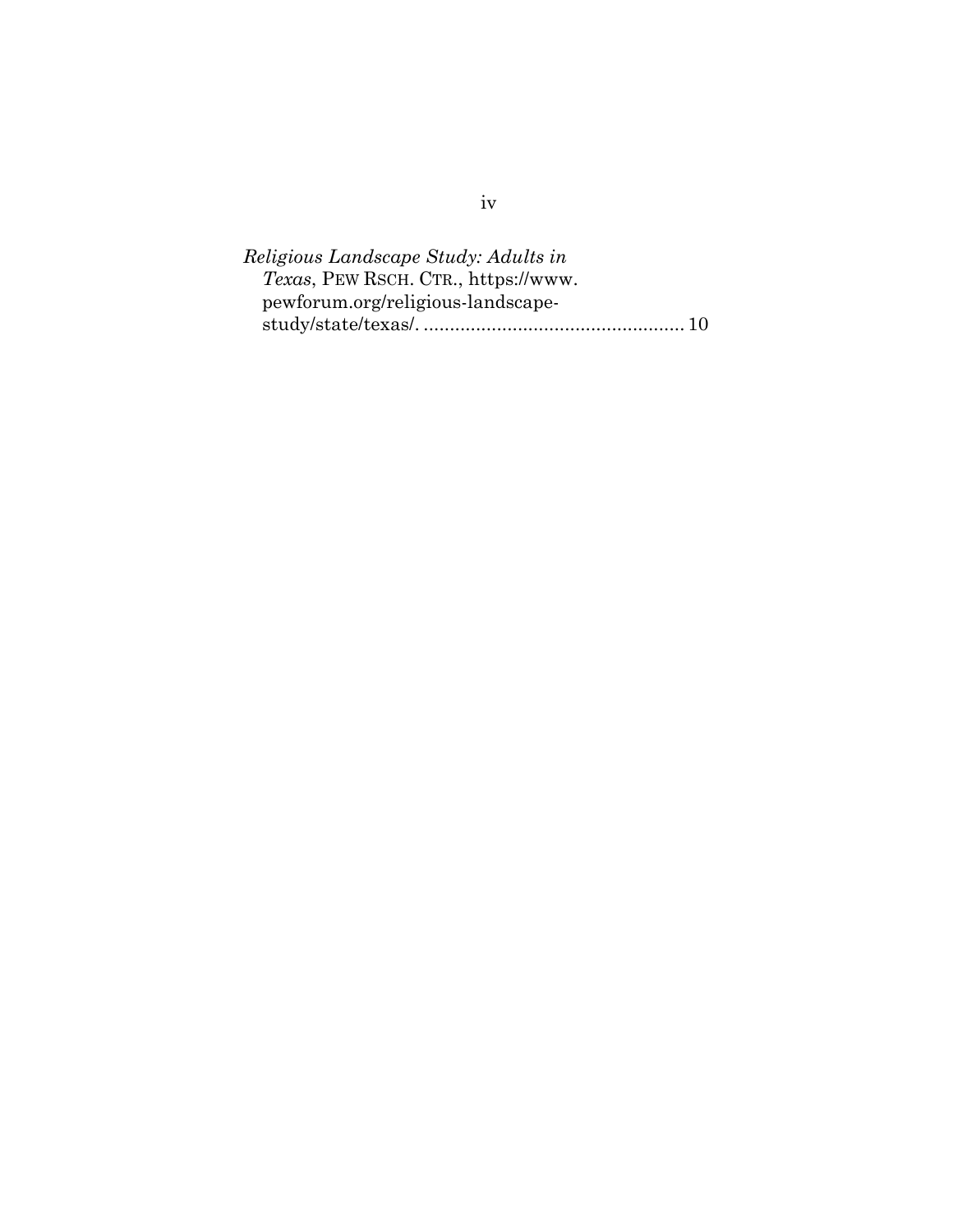#### **INTEREST OF THE** *AMICUS CURIAE*[1](#page-5-0)

The Cato Institute was established in 1977 as a nonpartisan public policy research foundation dedicated to advancing the principles of individual liberty, free markets, and limited government. Cato's Robert A. Levy Center for Constitutional Studies was established in 1989 to promote the principles of limited constitutional government that are the foundation of liberty. Toward those ends, Cato conducts conferences, publishes books, studies, the annual Cato Supreme Court Review, and files amicus briefs with the courts. Cato believes that the presumptive invalidity of content-based speech restrictions is critical to broad protection of speech, and that the line between contentbased and content-neutral speech restrictions must thus be clearly drawn and meticulously enforced.

#### **SUMMARY OF ARGUMENT**

The City of Austin's sign code is content-based:

1. Austin's sign code restricts the placement of digital signs based on their content by restricting "off-premises" signs "advertising a business, person, activity, goods, products, or services not located on the site where the sign is installed, or that direct[] persons to any location not on that

1

<span id="page-5-0"></span><sup>&</sup>lt;sup>1</sup> No counsel for a party authored this brief in whole or part, nor did any person or entity, other than *amicus* or its counsel, make a monetary contribution to the preparation or submission of this brief. Respondent has given blanket consent to the filing of *amicus* briefs, and petitioner has consented to the filing of this brief.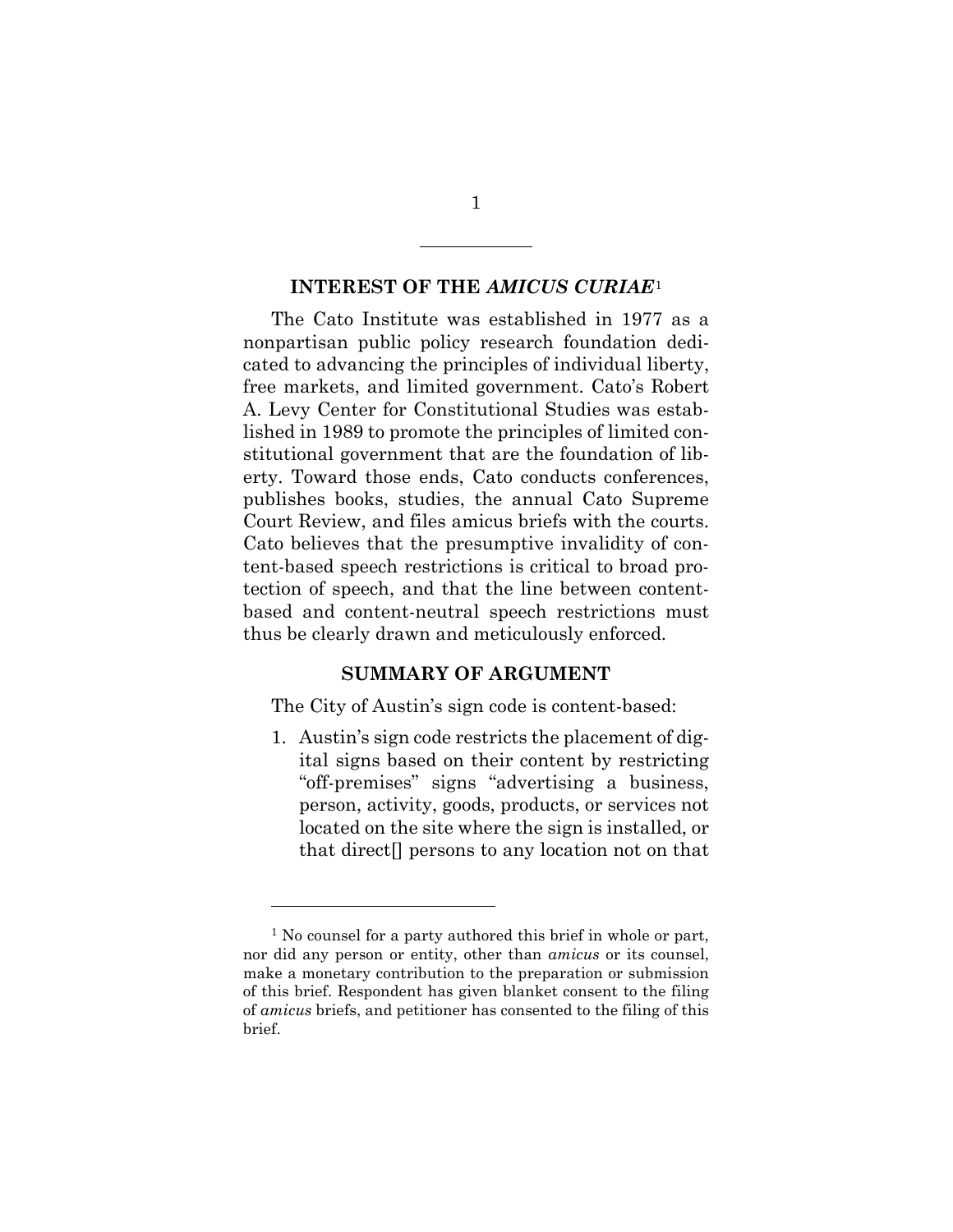site." J.A. 52. Enforcing the sign code thus "require[s] enforcement authorities to examine the content of the message that is conveyed to determine whether a violation has occurred." *McCullen* v. *Coakley*, 573 U.S. 464, 479 (2014) (citations omitted).

- 2. This "examine the content of the message conveyed" test is consistent with the majority and the concurrence in *Reed* v. *Town of Gilbert* which conclude that a restriction is contentbased if it "depend[s] . . . on the communicative content of the sign[s]," 576 U.S. 155, 164 (2015)—and with this Court's earlier cases.
- 3. Austin's sign code improperly prefers commercial speech over political, religious, or otherwise ideological noncommercial speech. This is because, of the premises suitable to billboards, the great bulk are likely to conduct commercial activities rather than ideological ones.
- 4. For similar reasons, Austin's sign code improperly prefers popular noncommercial speech over unpopular noncommercial speech: Many more premises conduct popular ideological activities—and can thus put up digital signs related to those activities—than unpopular activities.
- 5. Austin's sign code prevents speakers who want to use digital signs from remaining anonymous, thus chilling unpopular, minority, and anonymous speech.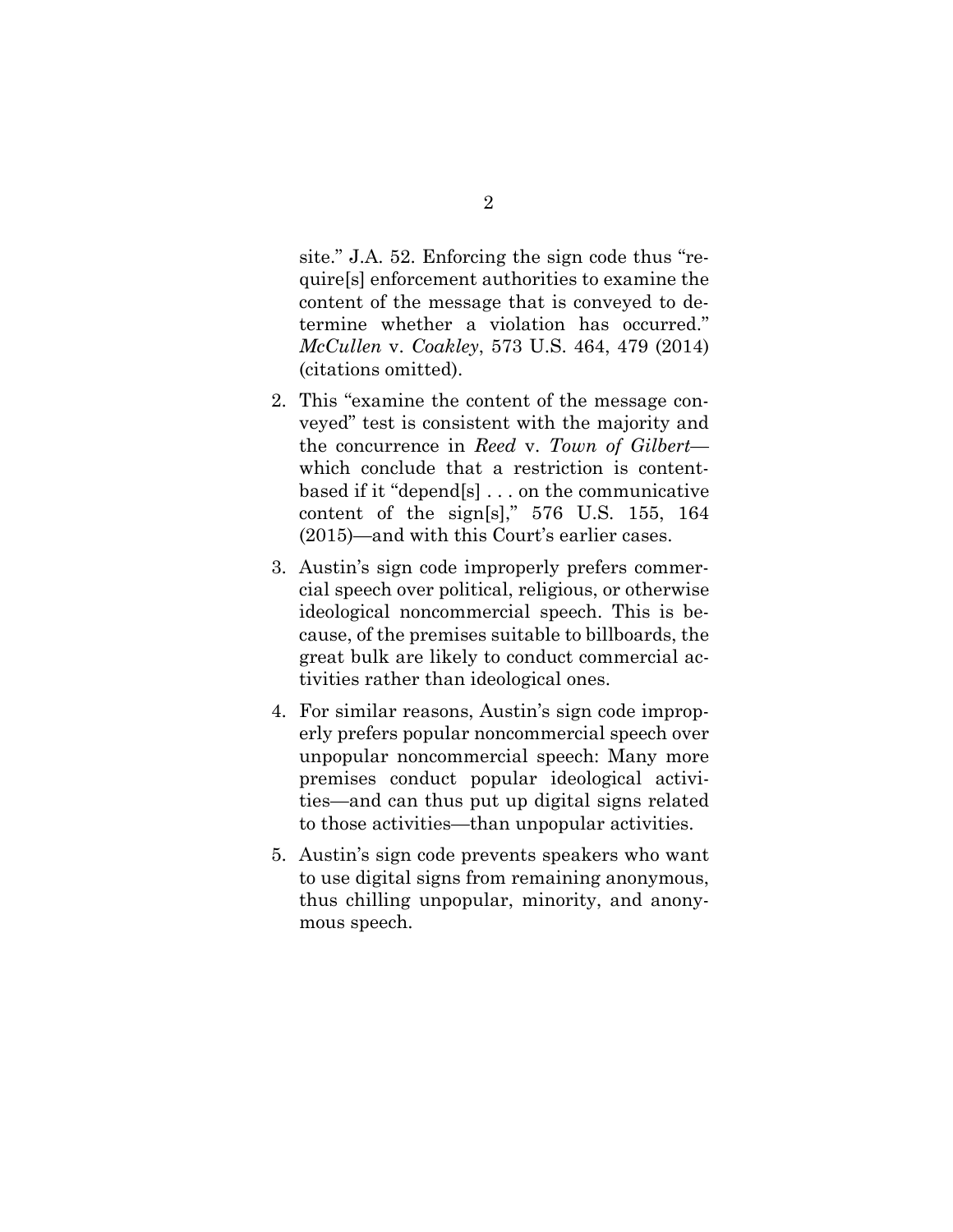#### **ARGUMENT**

## **I. Austin's Sign Code Is Facially Content-Based Under** *McCullen* **and** *Reed* **Because It Requires Officials to Examine the Communicative Content of Signs**

The Austin sign code "requires enforcement authorities to examine the content of the message that is conveyed to determine whether a violation has occurred" and is thus facially content-based. *McCullen*, 573 U.S. at 479 (citing *FCC* v. *League of Women Voters of Cal.*, 468 U.S. 364, 383 (1984)).

For example, a digital sign displayed outside a Catholic church stating that "Church services start at 9 am on Sunday" would be an on-premises sign that is permitted under the sign code. But if that same sign asked viewers to "Vote for Pro-Life Ballot Measure 123," the sign would likely be an invalid off-premises sign because it promotes an activity—voting—which is not carried out on church premises. It is thus "apparent . . . that the ordinance distinguishes . . . between permissible and impermissible signs at a particular location by reference to their content." *Metromedia, Inc.* v. *City of San Diego*, 453 U.S. 490, 516 (1981) (plurality opinion) (cleaned up). And if the City decided to allow the sign on the grounds that the Catholic Church is involved in the broader "activity" of supporting pro-life positions, that would make the content discrimination even more obvious, since the City would then have to examine organizations' overall ideological stands to decide what digital signs they can put up.

Like the distinction between ideological and political signs in *Reed*, Austin's sign code requires the government to "identif[y] various categories of signs based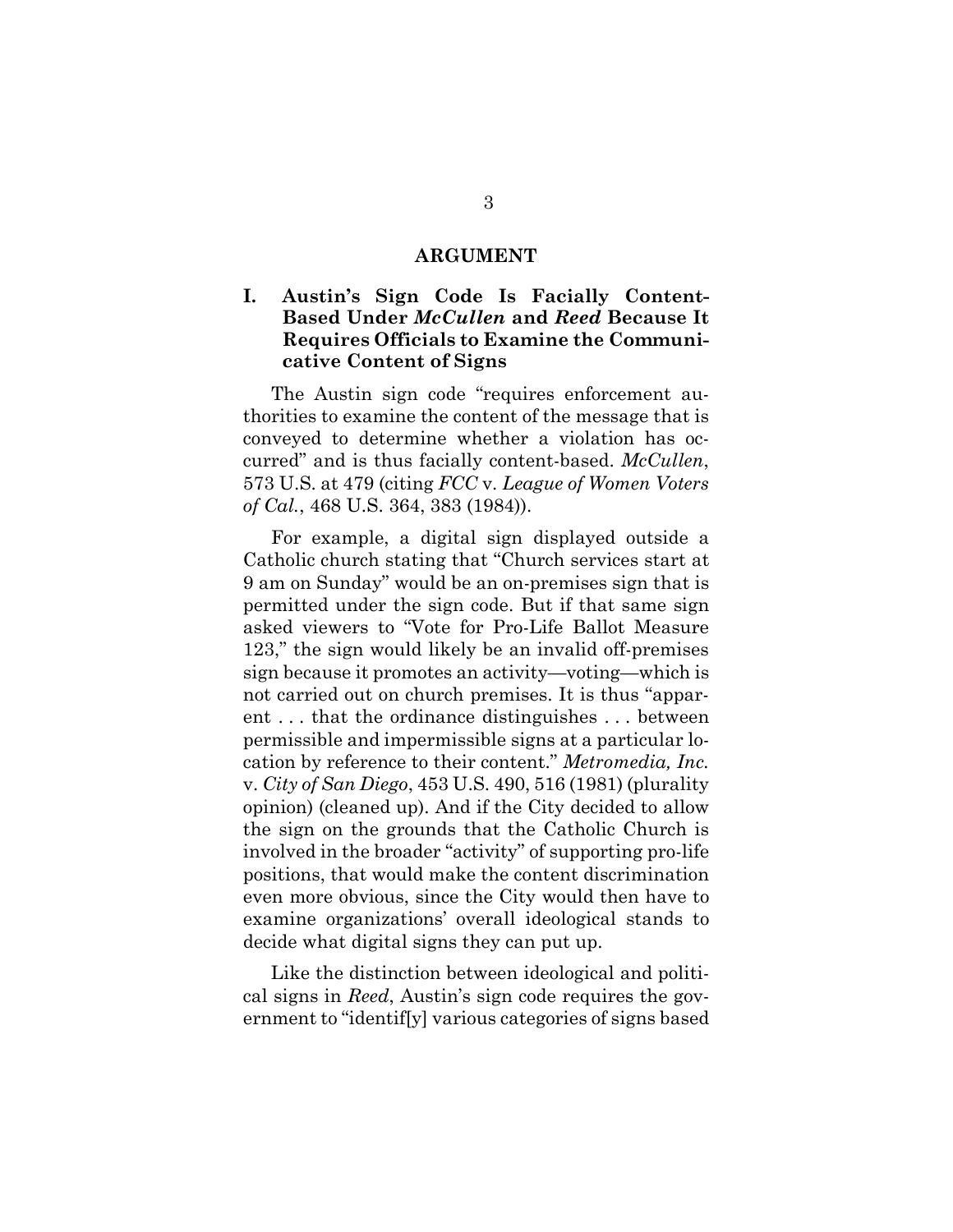on the type of information they convey, then subject[] each category to different restrictions." 576 U.S. at 159. For instance, Austin's sign code would prohibit a dry cleaner from displaying a digital sign expressing Hindu beliefs because it is displaying the wrong type of content: content unrelated to dry-cleaning activities. It does not matter that this sign could technically be displayed in a different location, such as a Hindu temple. It is still the subject matter of the sign—Hindu beliefs and not opinions about cleaning—that makes the cleaner's sign impermissible.

And because it is facially content-based, Austin's sign code intrinsically treats broad ideological messages differently from other messages. Consider, for instance, a digital sign reading "Question Authority," "Say No to the War in the Persian Gulf, Call Congress Now" (*see City of Ladue* v. *Gilleo*, 512 U.S. 43, 45 (1994)), "China Out of Tibet," or "Never Trust Anyone Over Thirty." If the signs are viewed as "advertising  $a[n]$ ... activity ... not located on the site," J.A. 52 (for instance, the activity of viewers eventually questioning, calling Congress, advocating Chinese withdrawal, or not trusting), then the digital signs would be allowed nearly nowhere. Perhaps they could appear at a pacifist commune or a Peter Pan fan club (or perhaps not even there), but it is unlikely that these places exist in any great numbers in Austin—people supposedly try to "Keep Austin Weird," but not that weird.

On the other hand, if some of these signs are viewed as not advertising any activity at all (or if the activities of questioning, believing, or not trusting are seen as happening everywhere, including on the site), they would therefore not be viewed as off-premises, and would be allowed everywhere. *Cf.* Pet. 17a ("How could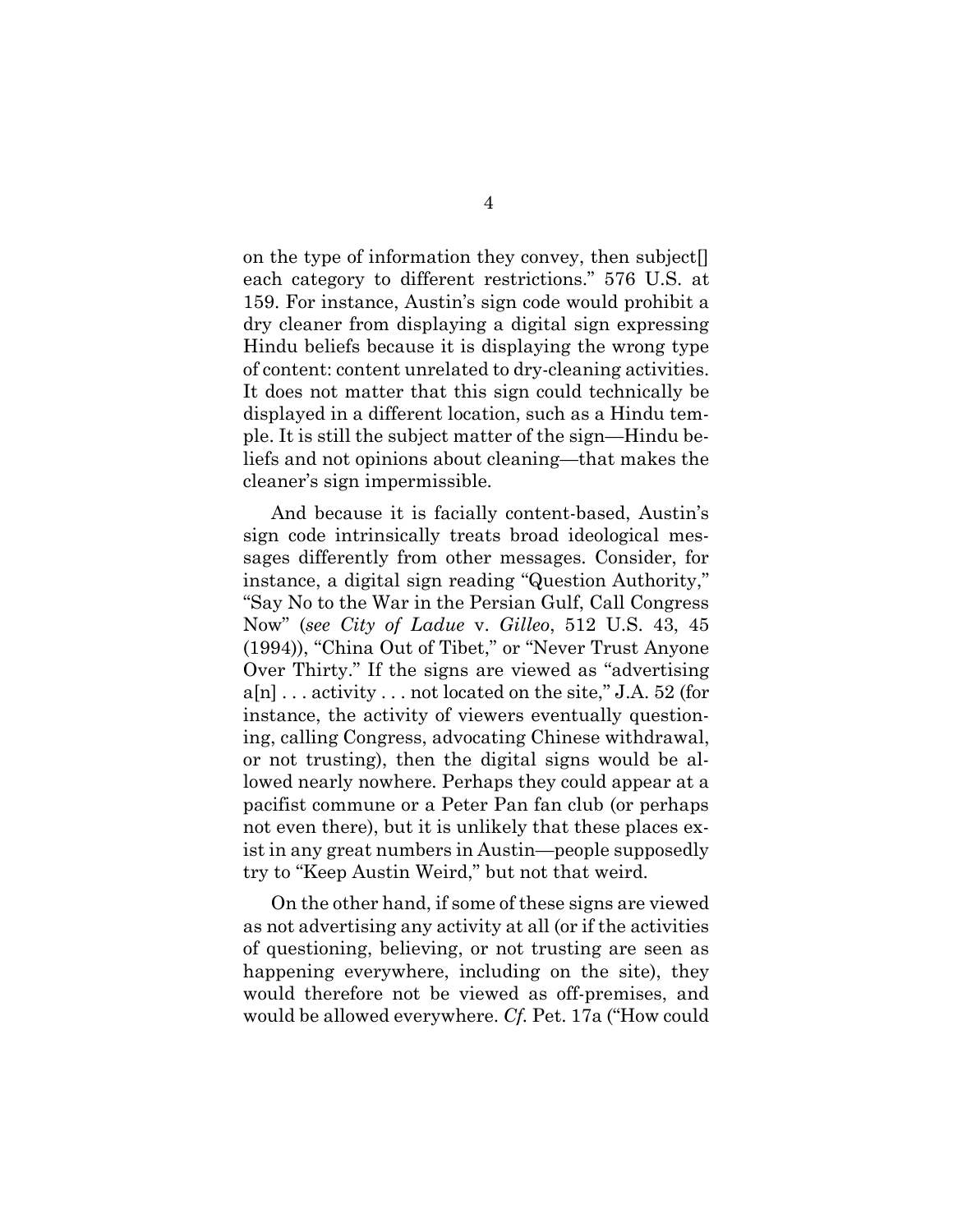one determine whether a digital billboard that said 'God Loves You' is on-premises or off-premises?"). Either way, the code would discriminate based on the content of those messages.

Nor can Austin's sign code be deemed content-neutral on the grounds that it does not expressly single out any particular viewpoint. "The First Amendment's hostility to content-based regulation [also] extends ... to prohibition of public discussion of an entire topic." *See Reed*, 576 U.S. at 165 (holding that a sign code was content-based because it distinguished ideological, political, and temporary direction signs, even though the categories were not focused on viewpoint). And the code cannot be deemed content-neutral just because the restriction depends on a combination of location and content: When a restriction "describes impermissible [speech] not [only] in terms of time, place, and manner, but [also] in terms of subject matter," it is content-based. *Police Dep't of City of Chicago* v. *Mosley*, 408 U.S. 92, 99 (1972).

## **II. An "Examine the Content of the Sign" Test Is Consistent with This Court's Jurisprudence and the** *Reed* **Concurrence**

This "examine the content of the sign" test is thus called for by *Reed* and *McCullen*, and it is also called for by this Court's pre-*Reed* cases. For example, in *FCC* v. *League of Women Voters*, this Court found a regulation to be content-based because it was "defined solely on the basis of the content of the suppressed speech," requiring "enforcement authorities [to] necessarily examine the content of the message that is conveyed to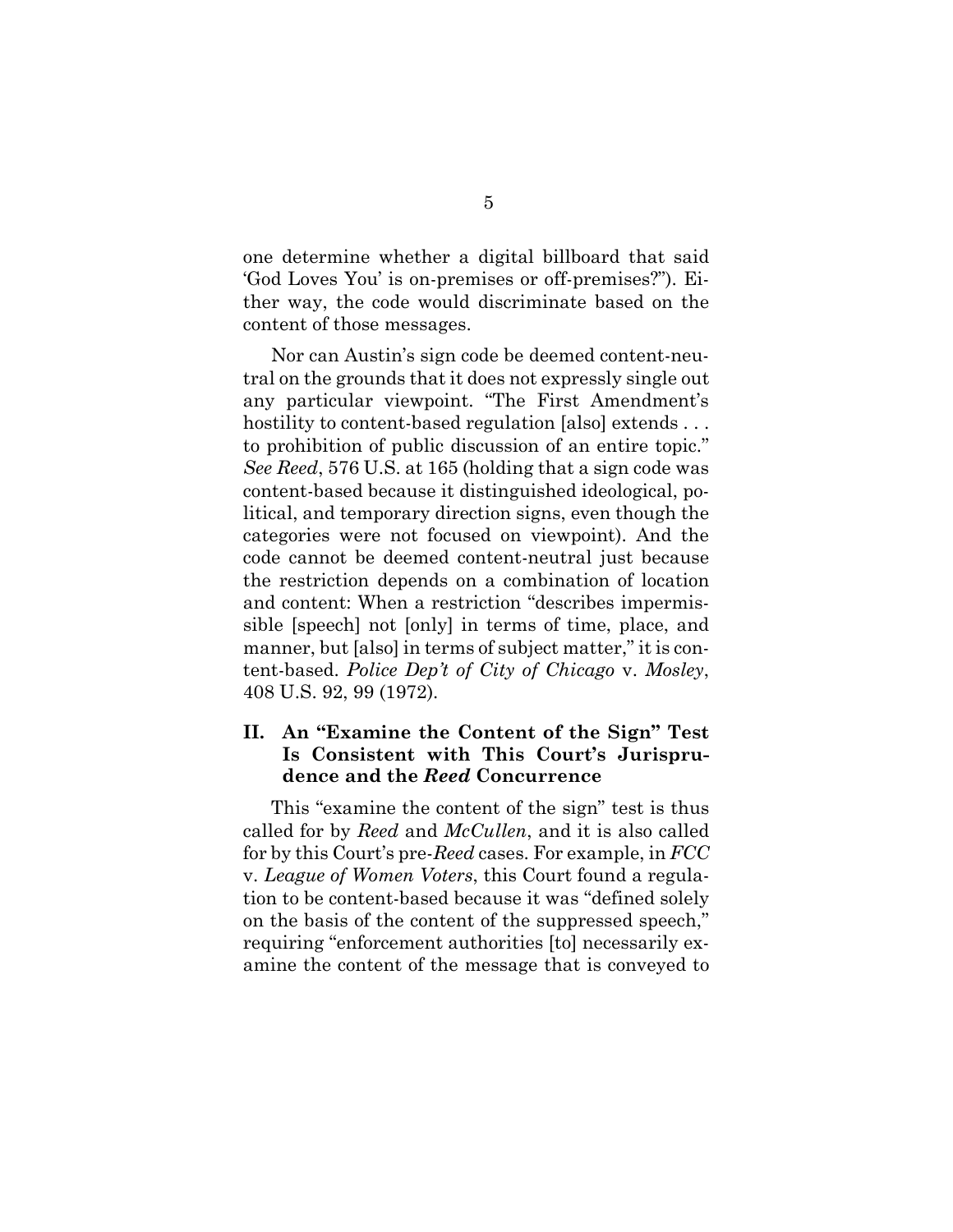determine whether the views expressed concern 'controversial issues of public importance.'" 468 U.S. at 383.

Similarly, in *Arkansas Writers' Project, Inc.* v. *Ragland*, the Court held that a tax exemption for magazines "uniformly devoted to religion or sports" was content-based because "[i]n order to determine whether a magazine is subject to sales tax, Arkansas' 'enforcement authorities must necessarily examine the content of the message that is conveyed.'" 481 U.S. 221, 230 (1987) (quoting *League of Women Voters*, 468 U.S. at 383). Here too, Austin officials must examine signs to see if they direct viewers to off-premises activity.

In *Forsyth County* v. *Nationalist Movement*, the Court likewise ruled that a security fee requirement for parades was content-based because "in order to assess accurately the cost of security for parade participants, the administrator 'must necessarily examine the content of the message that is conveyed,' estimate the response of others to that content, and judge the number of police necessary to meet that response." 505 U.S. 123, 134 (1992) (quoting *Arkansas Writers' Project*, 481 U.S. at 230). And in *Regan* v. *Time, Inc.*, the Court ruled that, when a law banning reproductions of currency exempted newsworthy or educational uses, it was content-based:

A determination concerning the newsworthiness or educational value of a photograph cannot help but be based on the content of the photograph and the message it delivers. Under the statute, one photographic reproduction will be allowed and another disallowed solely because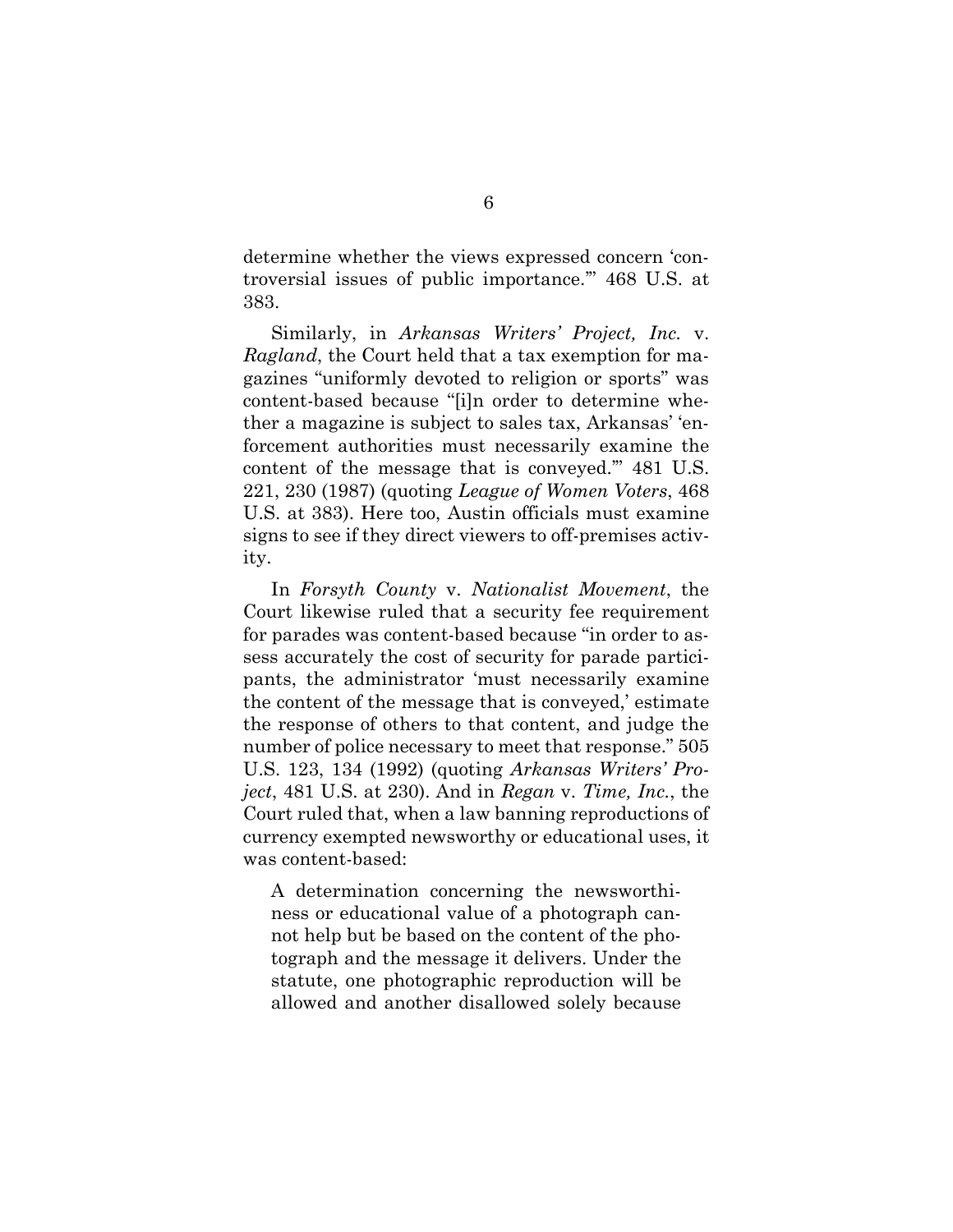the Government determines that the message being conveyed in the one is newsworthy or educational while the message imparted by the other is not.

#### 468 U.S. 641, 648 (1984).

Austin's sign code similarly "cannot help but be based on the content of the [sign] and the message it delivers." *See id*. Under the Austin sign code, one sign will be allowed and another disallowed "solely because the Government determines that the message being conveyed in the one is [advertising activities on the premises in which it is displayed] while the message imparted by the other is not." *Id*.

Of course, Austin "has ample content neutral options available to resolve the problems of safety and aesthetics." *Reed*, 576 U.S. at 173. Many sign regulations "would not be content based," including certain "[r]ules distinguishing between on-premises and off premises-signs." *Id*. at 174-75 (Alito, J., concurring). For example, an on/off-premises distinction that "favor[ed] [signs] used solely in the business of their owners [or expressed their owners' preferred nonbusiness views], as distinguished from [signs] which are operated for hire by [third parties]" would distinguish between on- and off-premises signs based on whether signs are rented out to off-premises speakers, not based on their content. *Railway Express Agency, Inc.* v. *New York*, 336 U.S. 106, 116 (1949) (Jackson, J., concurring). But, as discussed above, Austin's sign code does focus on content.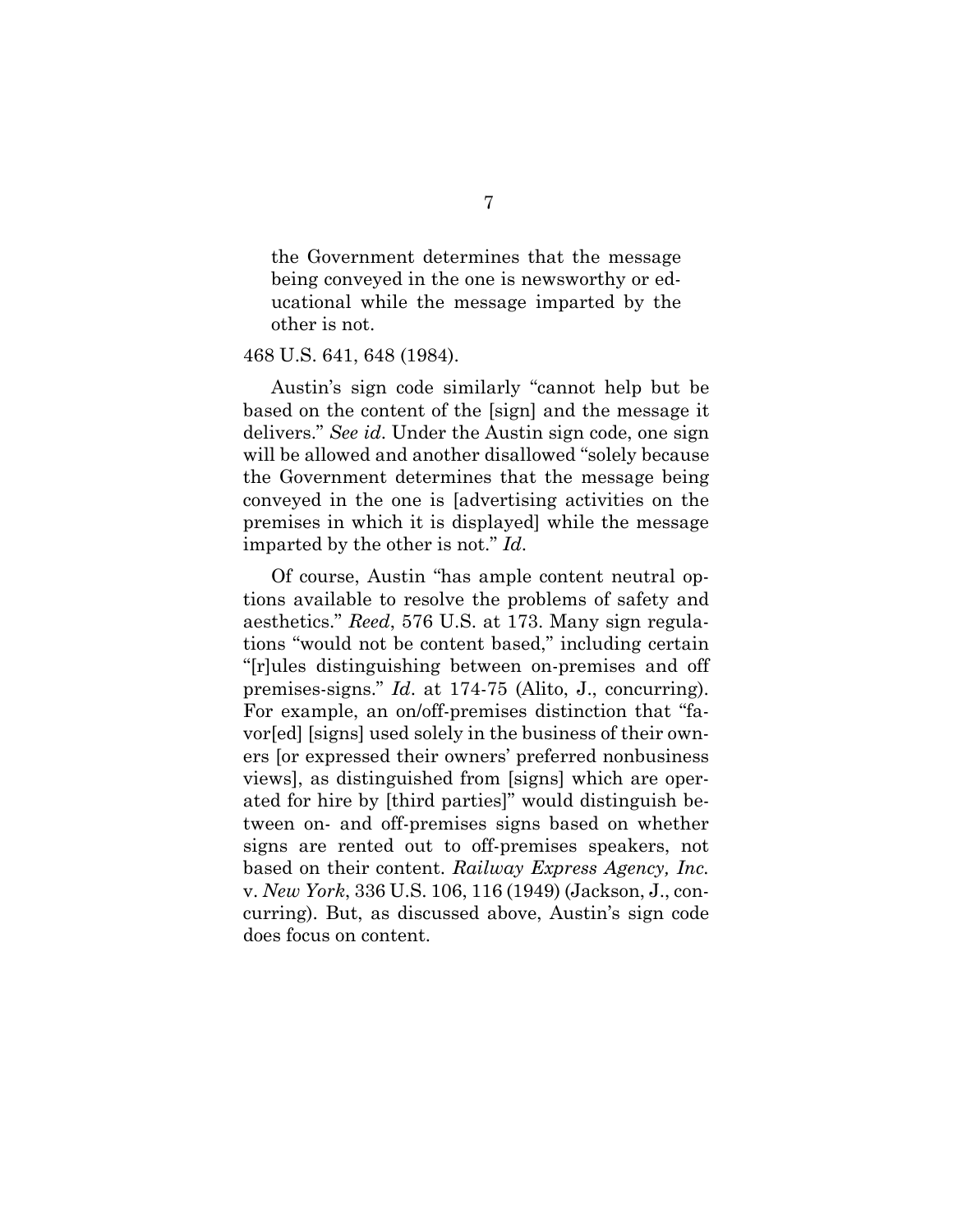### **III. Austin's Sign Code Favors Commercial Speech Over Noncommercial Speech**

Under Austin's sign code, commercial premises may put up digital signs related to their business but generally may not put up noncommercial messages. For example, Austin's sign code would let a restaurant owner post a digital sign saying, "Buy our coffee," but not one saying "Attend the Anti-War Rally Tomorrow Downtown," given that the anti-war message is unrelated to the activity on the premises. *See Solantic, LLC* v. *City of Neptune Beach*, 410 F.3d 1250, 1264 (11th Cir. 2005) (striking down a sign code that would allow a neon sign reading "Parking in Back" on a homeowner's premises to be posted indefinitely, but not allow a political message such as "Bring Our Troops Home").

The sign code thus sharply limits the digital signs available for noncommercial speech, since far more premises are dedicated to selling commercial goods than are dedicated to noncommercial ideological activities. Because "noncommercial signage, such as a political advertisement or religious proclamation, rarely has a locational component, it is almost always offpremises in a literal sense." Brian J. Connolly & Alan C. Weinstein, *Sign Regulation After* Reed*: Suggestions for Coping with Legal Uncertainty*, 47 URB. LAW. 569, 592 (2015). Yet cities "may not conclude that the communication of commercial information concerning goods and services connected with a particular site is of greater value than the communication of noncommercial messages." *Metromedia*, 453 U.S. at 516 (plurality opinion).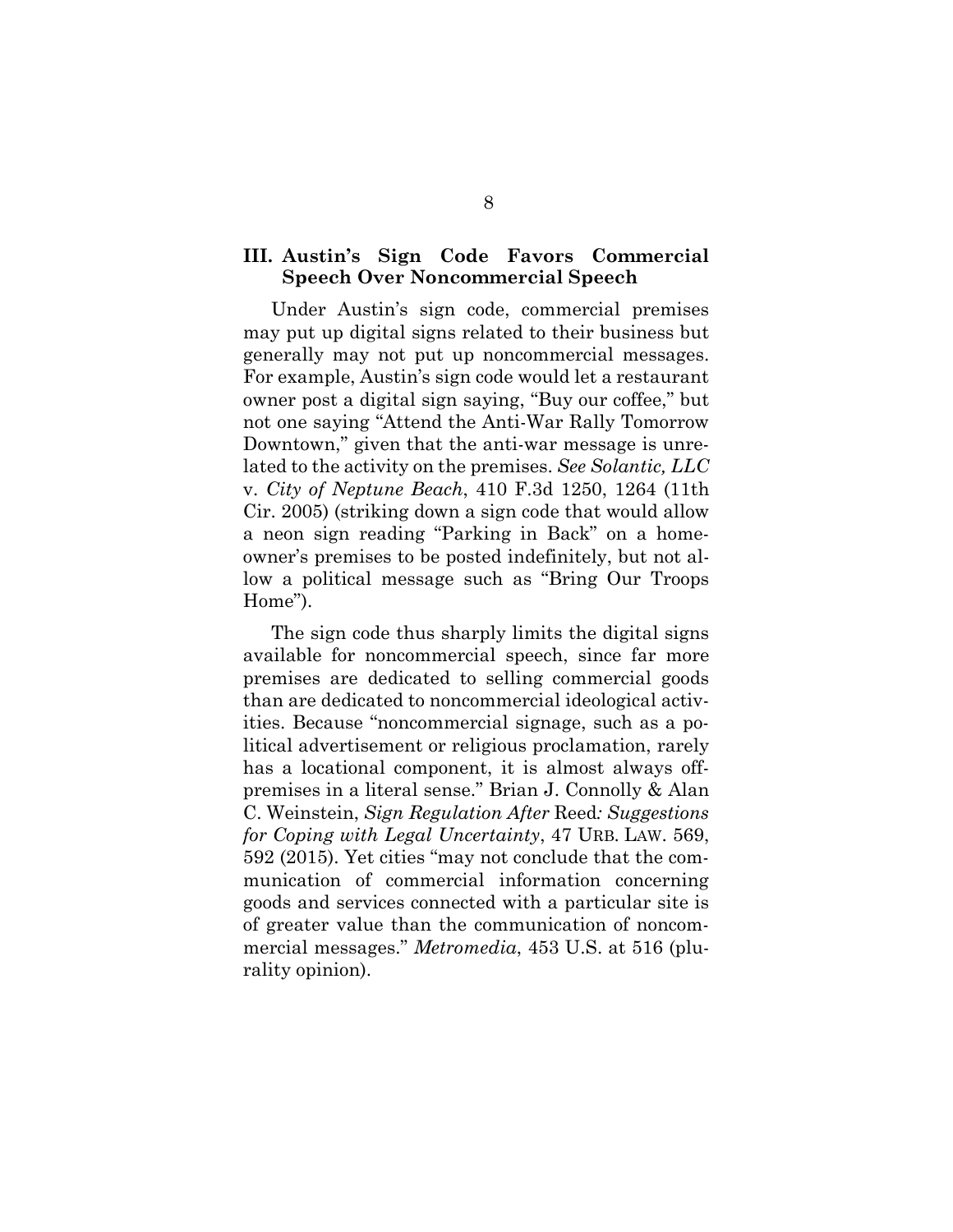And the sign code sharply limits noncommercial counterspeech to commercial speech. Apple, for instance, can advertise its brand and products from signs on any one of its many stores. But organizations or individuals who want to criticize Apple's data privacy practices could not rent space on a digital sign across the street unless they actually rented the whole building and used it as a place of operations. Likewise, any gun store could have a digital sign advertising guns, but anti-gun organizations could not rent a digital sign to display a "Vote for Gun Control" message.

To be sure, a facially content-neutral law does not become content-based merely because it has a disparate impact, *McCullen*, 573 U.S. at 480—but for the reasons stated above, Austin's sign code is not facially content-neutral. The sign code's practical preference for commercial speech over noncommercial speech is thus relevant to this Court's analysis.

## **IV. Austin's Sign Code Favors Popular, Majoritarian Noncommercial Speech Over Unpopular, Minority Noncommercial Speech**

Austin's sign code also prefers noncommercial speech related to popular activities—for instance, popular religious worship services—over noncommercial speech related to unpopular activities. Popular speech, by definition, is an "activity" engaged in at more premises in Austin than is unpopular speech.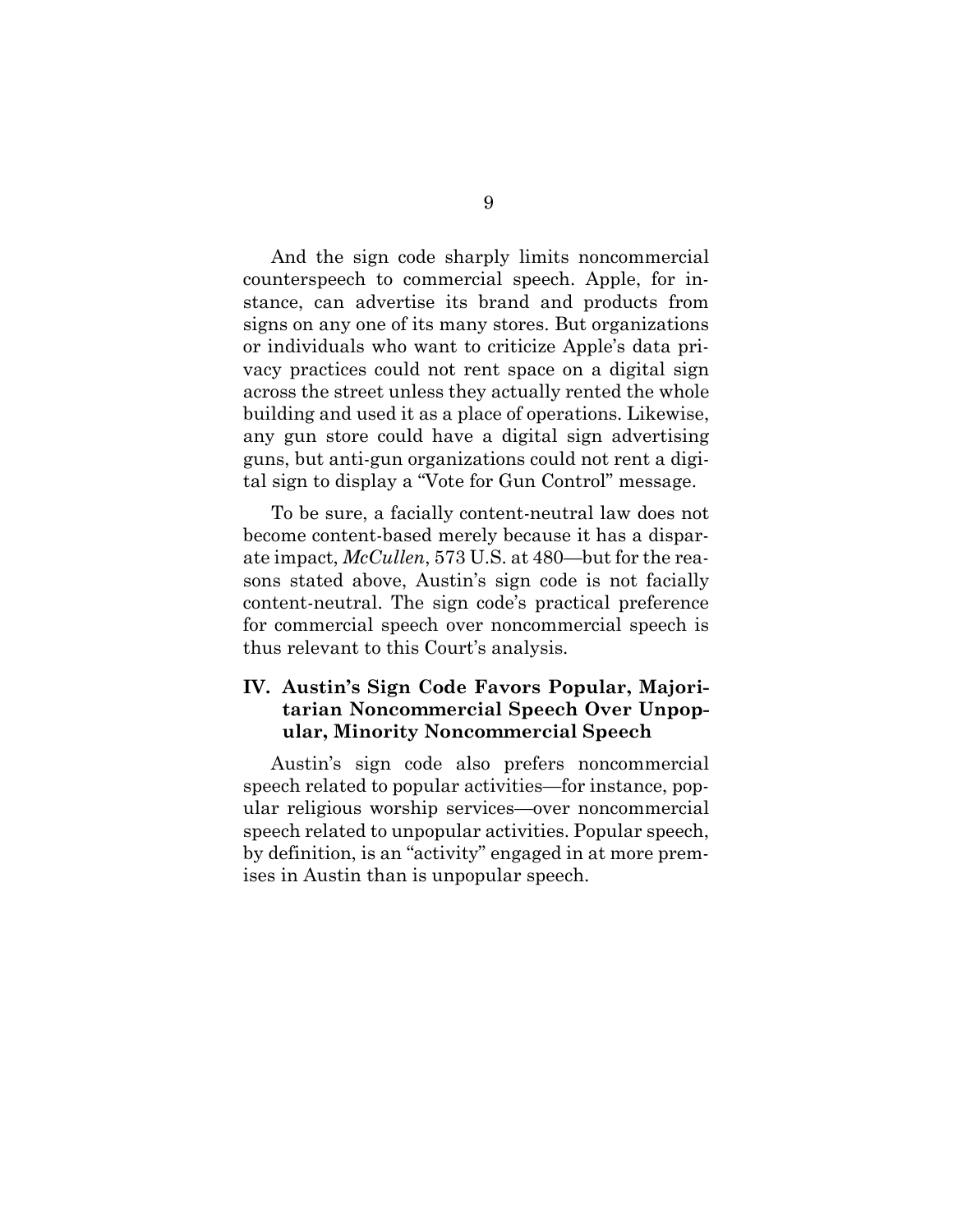Thus, for example, there are about 800 Christian churches and nonprofits in the City of Austin.[2](#page-14-0) In contrast, there are only about 30 Jewish nonprofit organizations, 20 Buddhist organizations, and 12 Islamic organizations. So Christian groups will necessarily occupy more premises than will Jewish, Buddhist, and Islamic groups, and will therefore have more space on which they are allowed to express their religious messages on digital signs.

Indeed, religious (or antireligious) groups with no premises at all in Austin would be entirely precluded from posting digital signs discussing their beliefs. And Austin's sign code similarly privileges popular political groups, which are more likely to have existing premises in Austin, over emerging, small, or out-of-town political groups.

### **V. Austin's Sign Ordinance Prevents Speakers from Remaining Anonymous, and Thus Unconstitutionally Chills Speech**

Many controversial groups might not want to publicly identify their places of business in a way visible to any passerby—they might worry that such identification may draw vandalism of their offices, or at least harassment of their employees or visitors. Yet any such group in Austin would be entirely unable to put

<span id="page-14-0"></span><sup>2</sup> *Austin Religious Organization*s, CAUSE IQ, https://www. causeiq.com/directory/religious-organizations-list/austin-roundrock-georgetown-tx-metro/. In a recent Pew Research Center study, 77% of Texans identified as Christian, while only 4% as adherents to non-Christian faiths, and 2% as atheists. *Religious Landscape Study: Adults in Texas*, PEW RSCH. CTR., https://www. pewforum.org/religious-landscape-study/state/texas/.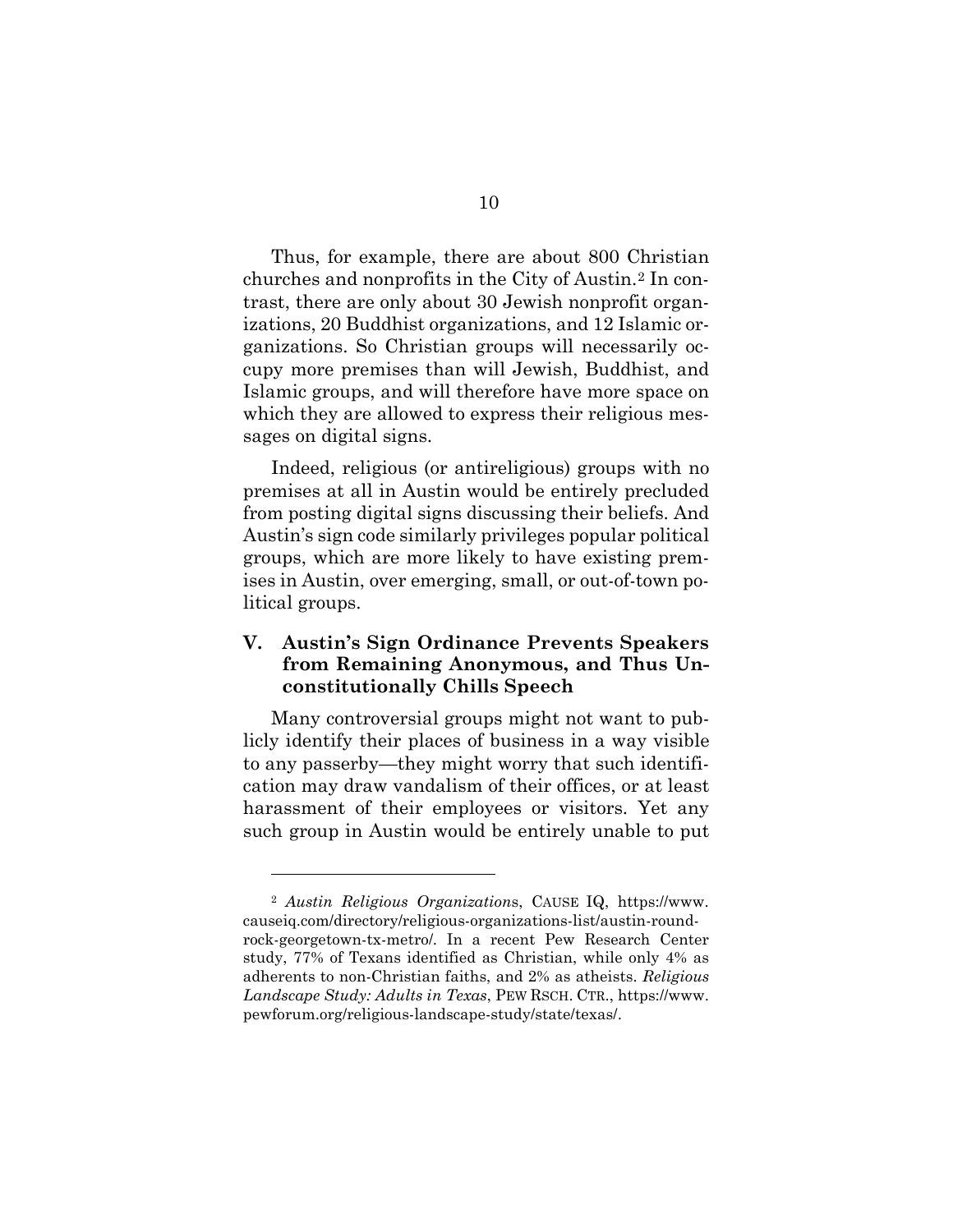up digital signs and still remain anonymous: Under Austin's sign code, any legal digitized ideological sign implicitly signals that activities related to this ideology are taking place at that very location. Such a "ban on anonymous speech violate[s] the First Amendment," *Buckley* v. *Am. Const. L. Found., Inc.*, 525 U.S. 182, 199 (1999) (citing *McIntyre* v. *Ohio Elections Comm'n*, 514 U.S. 334, 347, 357 (1995)), because "the First Amendment, as originally understood, protects anonymous [speech]." *McIntyre*, 514 U.S. at 359 (Thomas, J., concurring).

In this respect, Austin's code is like the requirement that petition circulators wear identification badges, which was struck down in *Buckley* v. *Am. Const. L. Found., Inc.*, 525 U.S. at 200. The "badge requirement," this Court held, "expose[s] the circulator to the risk of 'heat of the moment' harassment" and thus "discourages participation in the petition circulation process by forcing name identification without sufficient cause." *Id*. at 199, 200. Likewise, the onpremises requirement for digital signs risks heated, angry reactions from passersby, and thus discourages unpopular organizations from engaging in such speech "by forcing . . . identification" of what is happening at the premises. *Id*. at 200.

Take a digital sign displaying the message "Be Good Without God—Join the Atheist Movement." Under the sign code, such a sign can only be displayed on premises that conduct atheist activities. In a town (perhaps not Austin, but one can imagine others) where atheism is highly frowned on, the presence of the sign can open the organization and its employees to "retaliation . . . at the hand of an intolerant society."